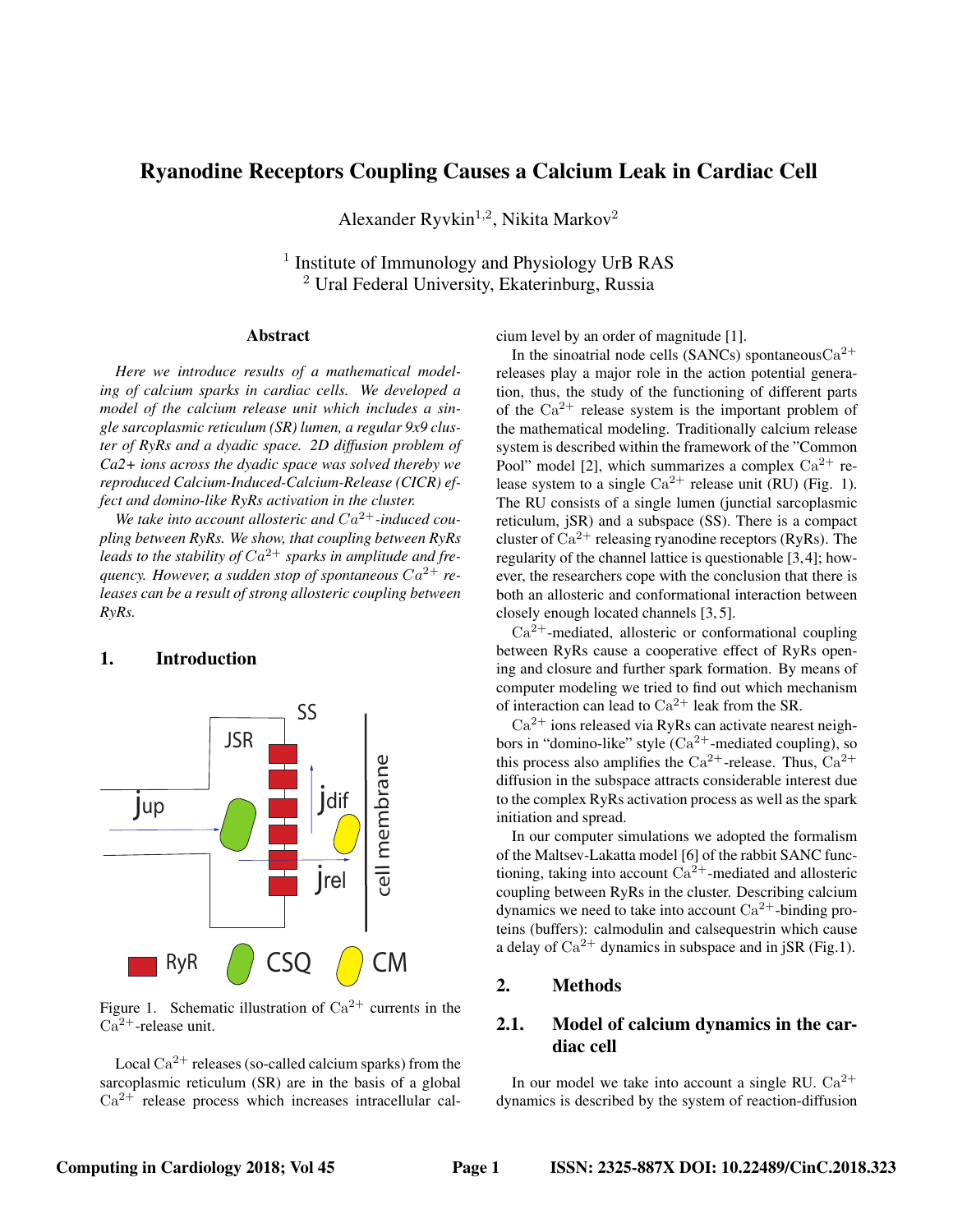equations:

$$
\frac{dC_{ass}}{dt} = \frac{V_{jSR}}{V_{SS}} j_{rel} - CM_{tot} \cdot \frac{df_{CM}}{dt}
$$
\n
$$
\frac{dC_{ajSR}}{dt} = j_{refill} - j_{rel} - CQ_{tot} \cdot \frac{df_{CQ}}{dt}
$$
\n
$$
\frac{df_{CM}}{dt} = k_{fCM} C a_{SS} (1 - f_{CM}) - k_{bCM} f_{CM}
$$
\n
$$
\frac{df_{CQ}}{dt} = k_{fCQ} C a_{jSR} (1 - f_{CQ}) - k_{bCQ} f_{CQ},
$$
\n(1)

where  $j_{refill}$  is the lumen refill flux (constant in the current model),  $j_{rel}$  is a release flux via open RyRs,  $V_{SS}$  and  $V_{iSR}$ are volumes of the subspace and the lumen respectively,  $f_{CO}$  and  $f_{CM}$  are current concentrations of a bound calsequestrin and calmodulin respectively,  $CQ_{tot}$  and  $CM_{tot}$ are total concentrations of calsequestrin and calmodulin respectively.

The release flux depends on the number of open RyRs:  $j_{rel} = N_{open} k_{rel} (Ca_{iSR} - Ca_{SS})$ , where  $k_{rel}$  is the release rate constant via a single RyR,  $N_{open}$  is the number of open RyRs .

# 2.2. Subspace  $Ca^{2+}$  diffusion model

In the current work we solve 2D  $Ca^{2+}$  diffusion problem across the subspace. In our model SR has a cluster of 9x9 RyRs.

$$
\frac{\partial u}{\partial dt} = d \cdot \left( \frac{\partial^2 u}{\partial x^2} + \frac{\partial^2 u}{\partial y^2} \right),\tag{2}
$$

where u is the local  $(Ca_{SS}$  concentration in each node of the mesh. d is a diffusion constant.

We use an implicit finite-difference five-point stencil numerical scheme utilized for approximation of the diffusion equation. Parallel implementation on C++ with the use of PETSc makes it possible.

Our model describes  $Ca^{2+}$  fluxes between the RU compartments and the  $Ca^{2+}$  diffusion in the subspace.

## 2.3. RyRs stochastic dynamics model

Stochastic behavior of RyRs is described in our work in terms of previously developed Electron-Conformational model (ECM) [7,8]. This theory assumes that the RyR has only two degrees of freedom: slow conformational (refers to RyRs conformatioal opening/closure processes) and fast electronic (corresponds to  $Ca^{2+}$  ions effect on RyRs activational sites). RyRs states are described within the framework of elecrton-conformational potential formalism 1:

$$
E_{\pm}(Q_m) = \frac{K}{2}Q_m^2 - pQ_m \pm \frac{1}{2}aQ_m + \frac{1}{2}k\sum_{n=1}^{4}Q_mQ_n,
$$
\n(3)

where  $Q$  is a conformational coordinate,  $a$  is an electronconformational coupling parameter,  $p$  is a parameter of an effective "pressure" of the lumen  $Ca^{2+}$ , K is the RyRs effective "elastic" constant.  $k$  is the conformational coupling parameter. Electron-conformational potential has two minima 2, left minimum corresponds to the closed state, right to the open. The probability of the interbranch transition between states depends on the  $Ca^{2+}$  concentration near each RyR:

$$
P_{elect} = \alpha \cdot C a_{SS},\tag{4}
$$

where  $\alpha$  is a coefficient of proportionality.

The ECM introduce a novel approach of the description of the RyRs allosteric coupling with their nearest neighbours. In 3 last term describes this kind of interactions with the coupling parameter  $k$ . As can be seen from 2 the shape of the potential changes, the minimum corresponding to the closed state of the channel becomes more global (Fig.2).



Figure 2. Electron-conformational potential of the RyR. Blue line corresponds to the electron-conformational potential with the allosteric coupling with the nearest closed neighbours.

## 3. Results

A series of computer experiments for the modeling of the  $Ca^{2+}$  release process and RyRs activation was performed. A standard set of the model parameters was taken from the  $Ca^{2+}$ -dynamics model in the rabbit pacemaker cell [6] to compare our previous simulation results [9] with the averaged  $Ca^{2+}$  and buffer concentrations in the current work:  $k_{bCM} = 0.542 \text{ ms}^{-1}$ ,  $k_{bCQ} = 0.445 \text{ ms}^{-1}$ ;  $k_{fCM} = 227.7 \ \mu \text{M}^{-1} \text{ms}^{-1}; k_{fCQ} = 0.534 \ \mu \text{M}^{-1} \text{ms}^{-1};$  $CQ_{tot} = 10 \ \mu \text{M}; \, CM_{tot} = 0.045 \ \mu \text{M}; \, d = 10^{-10} \ \text{m}^2/\text{s},$  $V_{iSR}/V_{SS} = 1.6.$ 

Parameters of the computational method. Number of mesh nodes  $m_x = m_y = 240$ ; a single RyR width  $L_{RyR} = 37$  nm, size of a single mesh node  $L_{mesh} = 1$  nm, timestep  $dt = 0.01$  ms.  $Ca^{2+}$  concentrations initial values  $Ca_{iSR}(t = 0) = 1 \mu M$ ,  $Ca_{SS}(t = 0) = 0 \mu M$ ,  $N_{openrel}(t=0) = 0.$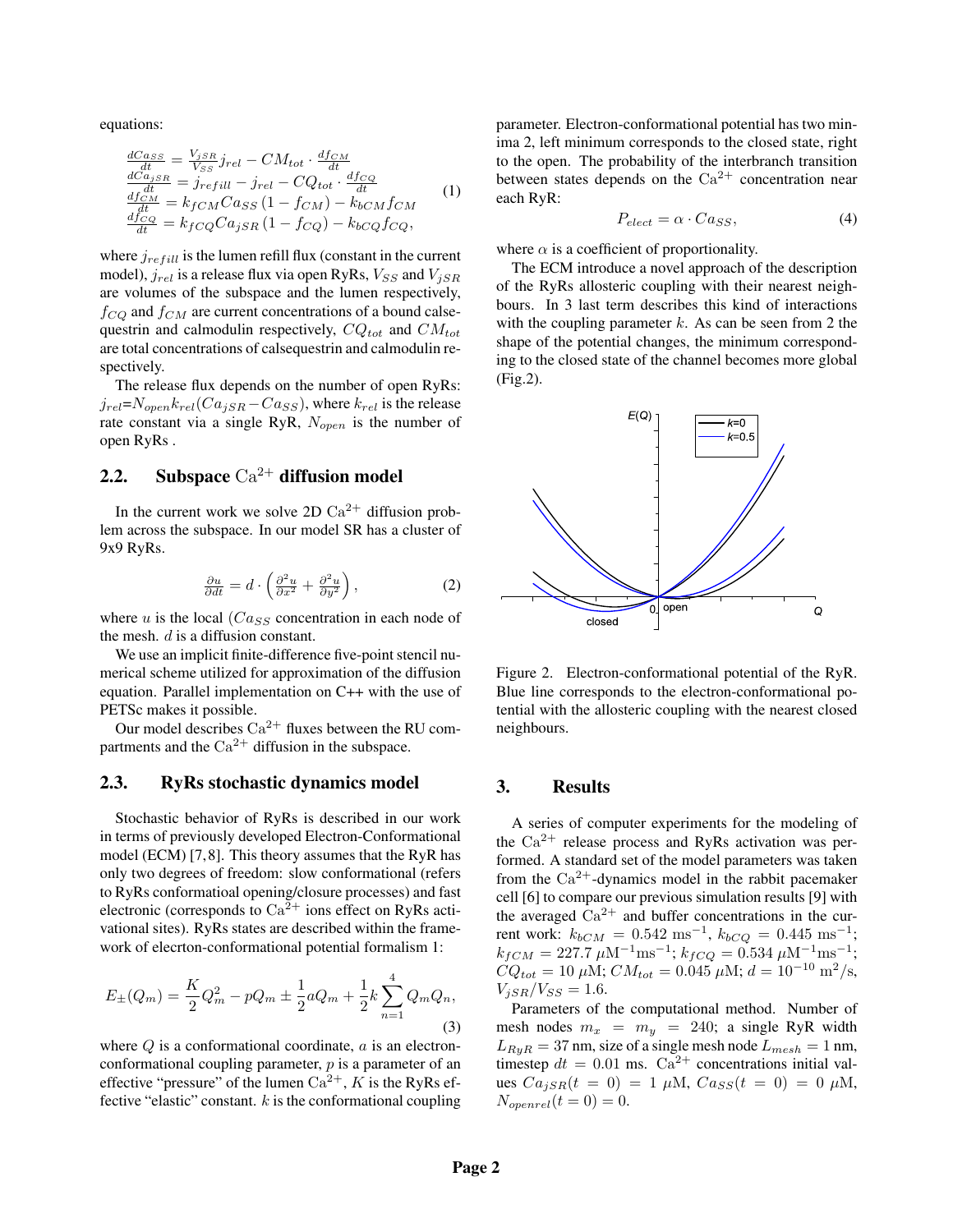

Figure 3. Timeseries of the mean subspace  $Ca^{2+}$  concentration  $Ca_{SS}$  for different values of the RyRs allosteric coupling  $k$ .



Figure 4. Calcium sparks amplitude  $Ca_{SSamp}$  for different values of the RyRs allosteric coupling  $k$ . Lines show deviations from the mean sparks amplitude.

Electron-conformational model parameters  $a = 5, K =$ 12,  $K_{Ca}$  = 500  $\mu$ M,  $Ca_{SS\_crit}$  = 100  $\mu$ M,  $\alpha$  =  $0.0012 \text{ ms}^{-1} \mu\text{M}^{-1}.$ 

Without taking into account  $Ca^{2+}$  diffusion in the subspace, previously, it was shown [9] during computer simulations that the conformational coupling between RyRs in the RU can serve as a stabilizing factor. The strengthening of the conformational cooperativity  $(k=1)$  determines the stability of the  $Ca^{2+}$ -clock oscillatory dynamics, as well as fluctuations of the  $Ca_{SS}$  frequency and amplitude. The study of violations of the functioning of the  $Ca^{2+}$ clock is especially important for studies of the arrhythmia. Extraordinary fluctuations of the internal  $Ca^{2+}$ -clock can disturb of self-oscillatory activity of the pacemaker cells, which can be an arrhythmogenic factor for the entire myocardium. In Fig.3 timeseries of  $Ca_{SS}$  for different values of  $k$  are presented. In case of the absence of coupling between RyRs a high variance of  $Ca^{2+}$  sparks is observed. Switching on coupling  $(k>0)$  leads to the increase of the sparks amplitude and to the decrease of  $Ca_{SSamp}$  range (Fig.4). The deviation from the mean sparks amplitude decreased with the increase of  $k$  value. It means that RyRs coupling leads to the stability of spontaneous sparks in the amplitude and in the frequency.

Further increase of the parameter k value  $(k>1.2)$ caused a sudden stop of  $Ca^{2+}$ -clock oscillations. It is manifested in the appearance of a steady cluster of opened RyRs.

#### 4. Discussion

We have demonstrated that the simple biophysically reasonable Electron-Conformational model is a novel approach for RyRs stochastic dynamics description as well as allosteric/conformational coupling between RyRs. Integrated to the  $Ca^{2+}$  dynamics model, this theory also can describe  $Ca^{2+}$ -mediated RyRs coupling.

For sure, our model requires further developments like taking into account a complex structure of the  $Ca^{2+}$  release system as well as RyRs non-uniform spatial arrangement. However, on this stage we are able to describe  $Ca^{2+}$ sparks initiation-spread-termination process in a single RU and to determine the conditions for the periodic  $Ca^{2+}$  release disturbances.

We show that RyRs cooperativity is an important factor, which should be taken into account in  $Ca^{2+}$  sparks simulations in cardiac cells. RyRs coupling leads to sparks stability in the amplitude and frequency.

Also we observed a novel effect of the sudden stop of the periodic  $Ca^{2+}$  releases which can lead to  $Ca^{2+}$  leak and further cell functioning disturbances. both strong enough  $Ca<sup>2+</sup>$ -mediated coupling and conformational coupling between RyRs can be a reason of  $Ca^{2+}$  leak from the SR. Special genetic mutations of RyRs can be a reason of diverse diseases (e.g. catecholaminergic polymorphic ventricular tachycardia (CPVT)) [5].

#### Acknowledgements

The project is supported by RFBR grant 16-34-60223. The work was carried out within the framework of the IIF UrB RAS theme No AAAA-A18-118020590031-8 and RF Government Act 211 of March 16, 2013 (agreement 02.A03.21.0006).

#### References

[1] Cheng H, Lederer W, Cannell M. Calcium sparks: elementary events underlying excitation-contraction coupling in heart muscle. Science 1993;262(5134):740–744.